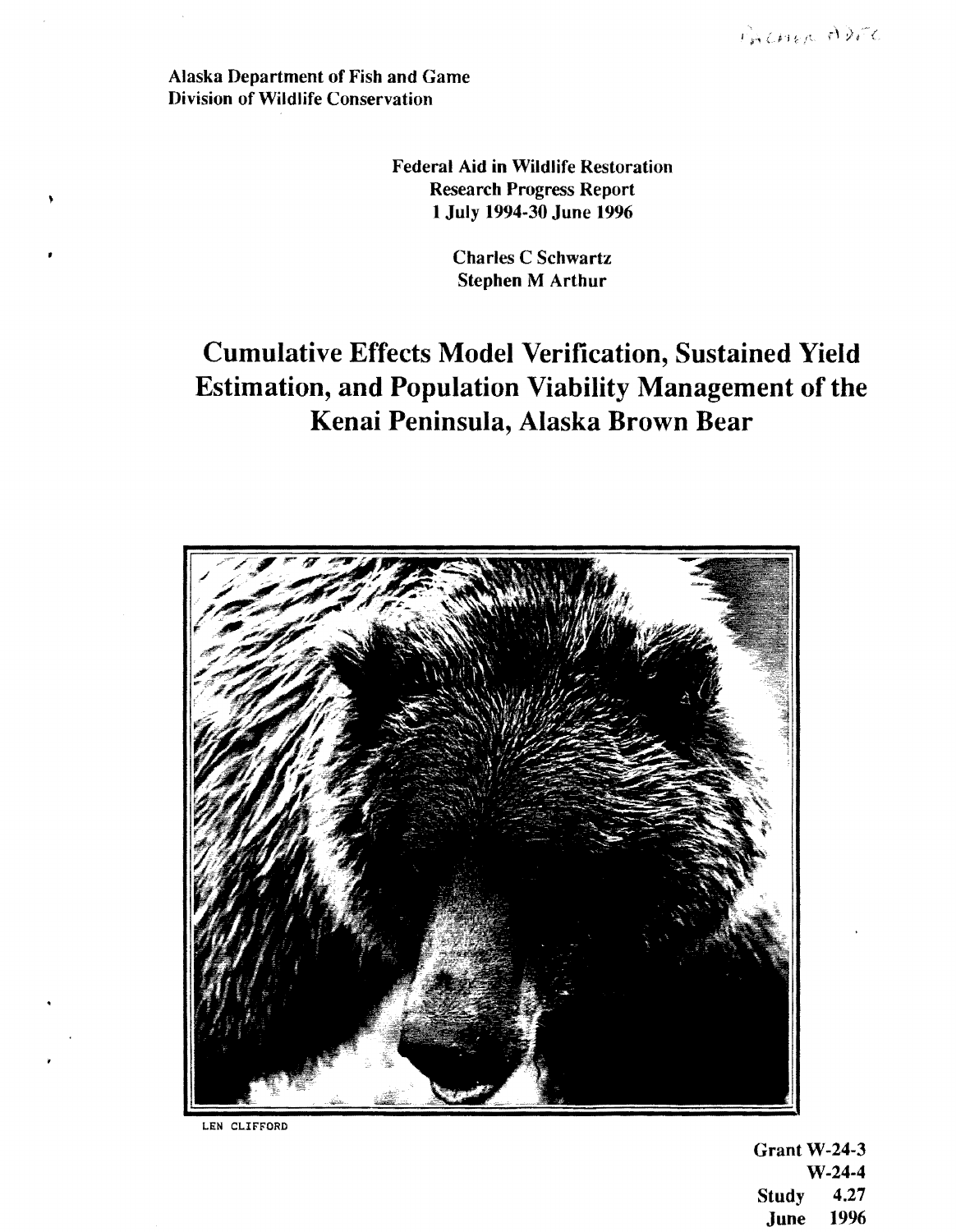## STATE OF ALASKA Tony Knowles, Governor

### DEPARTMENT OF FISH AND GAME Frank Rue, Commissioner

### DIVISION OF WILDLIFE CONSERVATION Wayne L. Regelin, Director

Persons intending to cite this material should receive permission from the author(s) and/or the Alaska Department of Fish and Game. Because most reports deal with preliminary results of continuing studies, conclusions are tentative and should be identified as such. Please give authors credit.

Free copies of this report and other Division of Wildlife Conservation publications are available to the public. Please direct requests to our publications specialist.

> Mary Hicks Publications Specialist ADF &G, Wildlife Conservation P.O. Box 25526 Juneau, AK 99802 (907) 465-4190

The Alaska Department of Fish and Game administers all programs and activities free from discrimination on the basis of race, religion, color, national origin; age, sex, marital status, pregnancy, parenthood, or disability. For information on alternative formats for this and other department publications, please contact the department ADA Coordinator at (voice) 907-465-4120, (TDD) 1-800-478-3648, or FAX 907-586-6595. Any person who believes she/he has been discriminated against should write to ADF&G, PO Box 25526, Juneau, AK 99802-5526 or O.E.O., U.S. ·Department of the Interior, Washington DC 20240.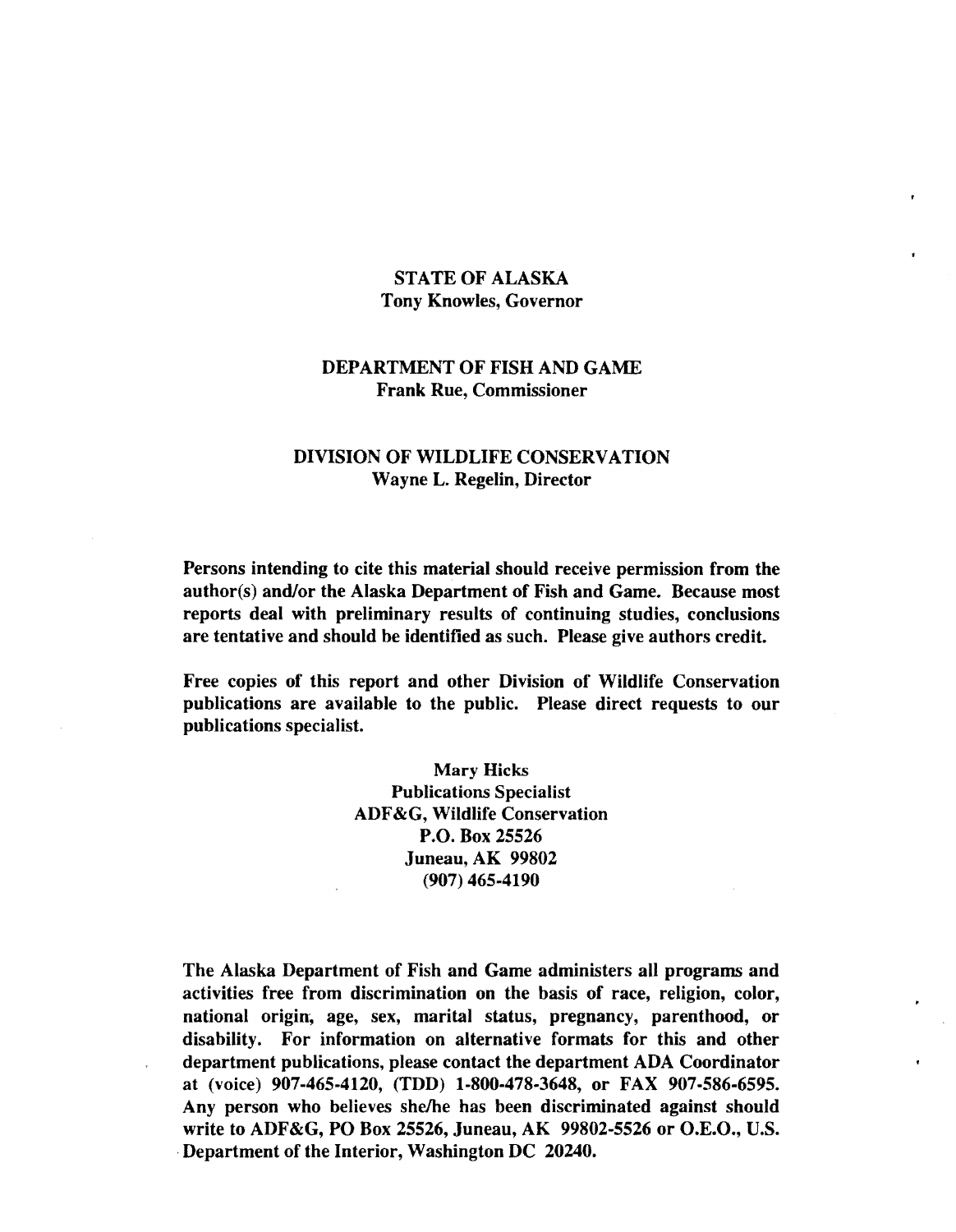#### RESEARCH PROGRESS REPORT

| STATE:        | <b>STUDY: 4.27</b><br>Alaska                                                                                                                                                                                                                                                                                                                                                   |  |  |  |  |  |
|---------------|--------------------------------------------------------------------------------------------------------------------------------------------------------------------------------------------------------------------------------------------------------------------------------------------------------------------------------------------------------------------------------|--|--|--|--|--|
|               | COOPERATORS: Kenai National Wildlife Refuge, Soldotna; U.S. Department of Agriculture, Forest<br>Service, Chugach National Forest, Anchorage, Alaska; U.S. Department of<br>Agriculture, Forest Service, Chugach National Forest, Seward, Alaska; National<br>Parks Service, Kenai Fjords National Parks, Seward, Alaska; Washington State<br>University, Pullman, Washington. |  |  |  |  |  |
| <b>GRANT:</b> | $W-24-3$ and $W-24-4$                                                                                                                                                                                                                                                                                                                                                          |  |  |  |  |  |
| STUDY TITLE:  | Cumulative effects model verification, sustained yield estimation, and population<br>viability management of the Kenai Peninsula, Alaska brown bear.                                                                                                                                                                                                                           |  |  |  |  |  |

PERIOD: 1 July 1994-30 June 1996

#### **SUMMARY**

We initiated a new brown bear *(Vrsus arcros)* research project on the Kenai Peninsula Alaska in the spring of 1995. Twenty two bears were successfully captured and 15 were fitted with transmitters. We tested a new prototype Global Positioning System (GPS) transmitter with an uplink via an ARGOS satellite. Results of the test are discussed. One marked bear died from natural causes during the report period. Habitat data were catalogued into a database for future analysis.

Key Words: *Ursus arctos*, movements, home range, GPS/ARGOS transmitter, cumulative-effects modeling, survival.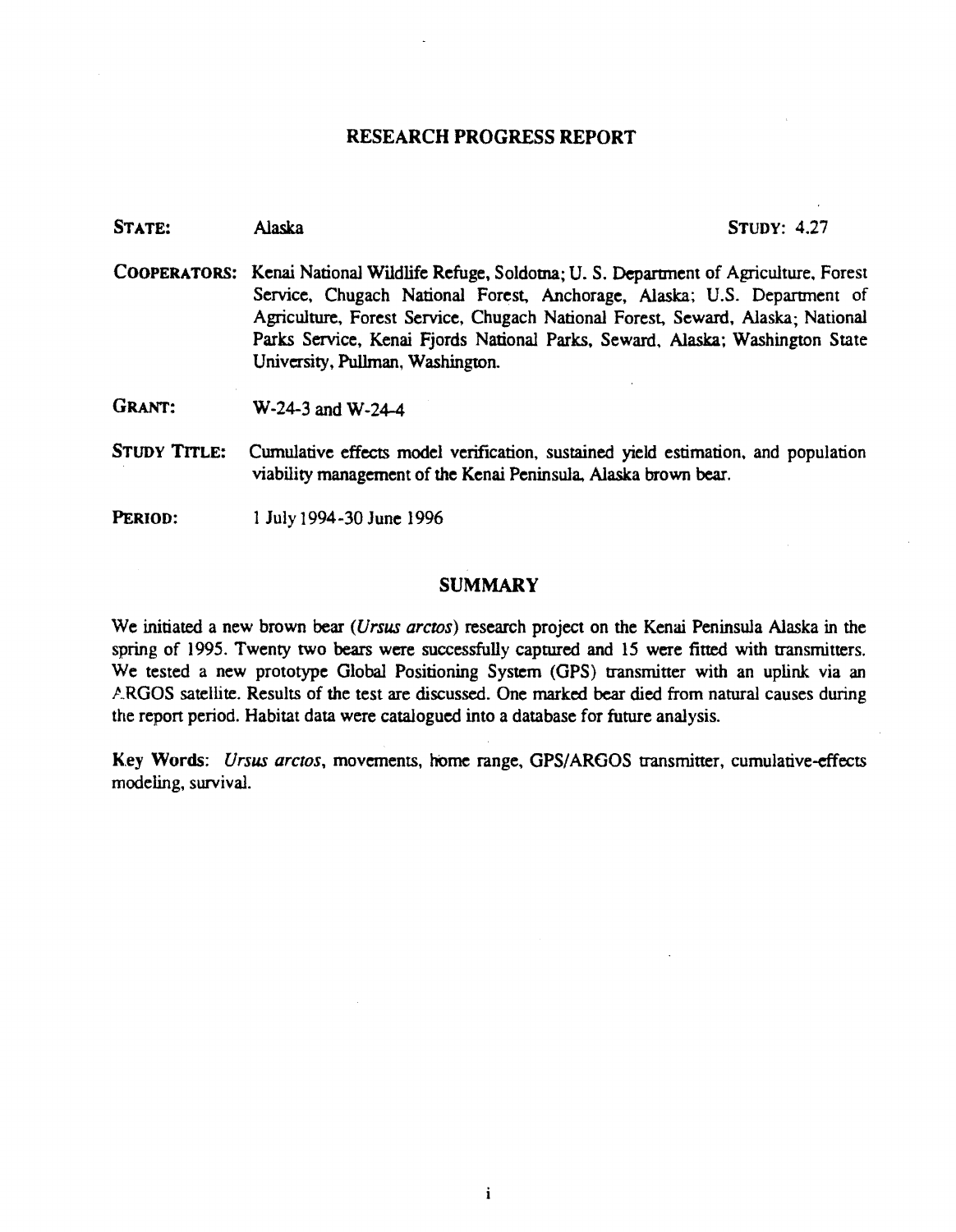# **TABLE OF CONTENTS**

#### **BACKGROUND**

The Alaska Department of Fish and Game is responsible for management of the brown bear (Ursus arctos) on the Kenai Peninsula (KP). We are concerned the viability of this brown bear population may be threatened from increased pressures related to human caused mortality (sport harvest and defense of life or property killing), loss of habitat due to development and logging, and displacement from feeding areas, resulting from increasing recreational pressures (salmon fishing). In light of this, we must determine sustained yield for the population, evaluate a cumulative effects model that will allow predictions relative to habitat effects, and develop a long-term management strategy for brown bears on the KP.

The brown/grizzly bear once ranged from Mexico to the Arctic Ocean and from the Mississippi River to the Pacific Ocean (Rausch 1963). Bear populations south of the Canadian border now exist in only 6 ecosystems, totaling 600-800 individuals. The grizzly bear was listed as threatened under the Endangered Species act in 1975 (USDI Fish and Wildlife Service 1982, LeFranc et al. 1987). The grizzly bear was listed as threatened because it met the following criteria: (1) both present and threatened future destruction and/or modification of habitat; (2) a present loss or potential loss of bears by illegal killing and control actions involving grizzly bears threatening humans or killing livestock; (3) lack of critical data on grizzly bear habitat conditions, carrying capacity, population estimates, annual reproduction, mortality, and population trends; and (4) apparent isolation of some existing populations precluding movements from other areas (Servheen 1981).

In Alaska, brown/grizzly bears range over most of the state and are estimated to number about  $31,700$  (24,990-39,136) (Miller 1993). In some areas, bear populations and their habitat are declining due to direct human-caused mortality, human encroachment, and habitat alteration.

Little information about brown bear natural history exists, and there is no population estimate for brown bears on the KP. Based on the best professional judgment and extrapolation from other areas with known bear density, ADF&G and USFWS biologists estimate the KP population between 150-250 (Jacobs 1989). This estimate was based on the assumption that only 8,800  $\text{km}^2$  of the 23,310  $km<sup>2</sup>$  area on the KP was regularly used as brown bear habitat. More recently, Del Frate (1994)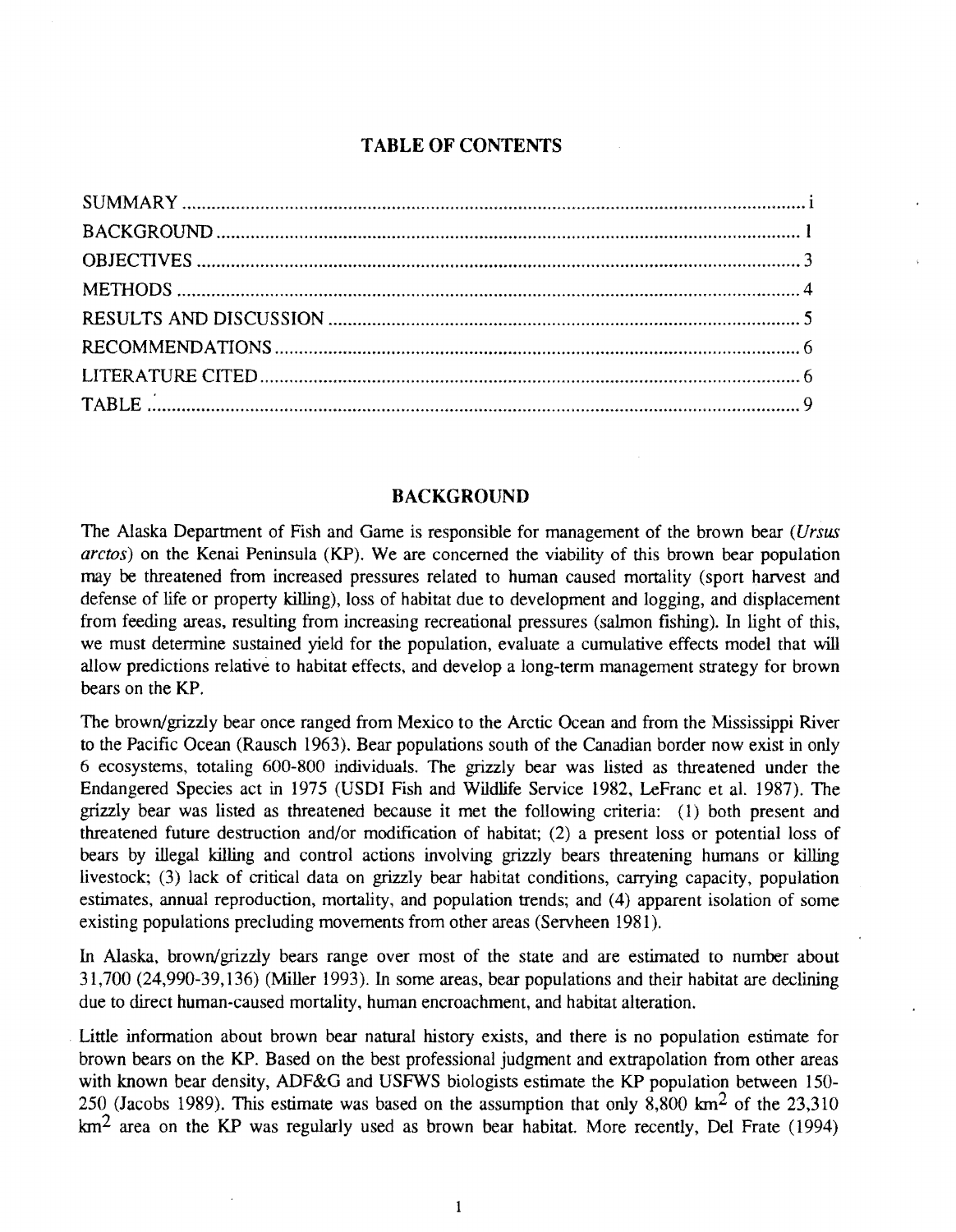estimated the population at 277 based on the assumption of  $13,848 \text{ km}^2$  of habitat and an average density of 20 bears/1000  $\text{km}^2$ .

Annual sustainable harvests (allowable human kill) of brown bears is related to reproductive output of the population and natural mortality rates. Using the best available information for the Kenai Peninsula and elsewhere in Alaska, Jacobs (1989) estimated the sustained yield of bears should not exceed 7% of the population. This assumed a natural mortality rate of 5%. Based on a population estimate of 200-300 bears, the allowable harvest should not exceed 14-21 bears, including crippling loss and defense of life or property kills. In the years 1985-91, the total estimated kill on the KP was 18, 18, 12, 13, 7, 14, and 15, respectively.

In 1992, in spite of a season reduction in 1990, the total annual kill was 27 bears for Units 7 and 15, which comprise the KP. The harvest of brown bears recently exceeded estimates of sustained yield and hunting seasons have been shortened twice. In addition to sport harvest, defense of life or property kills (DLPs) have continued to increase. The season was again shortened in fall 1994 by the Board of Game at their winter meeting in 1993.

The KP brown bear population is probably isolated from the mainland population. The KP is connected to mainland Alaska by a narrow 15 km wide strip of land between Cook Inlet and Prince William Sound. Movement of brown bears through this strip is restricted by human development and physiographic features including 2 communities, 2 airstrips, 13 km of roads, 2 campgrounds, railroad tracks, a 3 km long lake, and several glaciers.. Of approximately 250 gray wolves (Canis lupus) marked on the KP over the past 20 years, only 5 have been documented to move off the KP, and marked wolves from elsewhere in Alaska have never been documented to move onto the KP (T. Bailey, pers. commun., KNWR). Brown bears, particularly females, are less inclined to disperse great distances than are gray wolves (Mech 1970, Craighead and Mitchell 1992), indicating that movements of brown bears onto and off of the KP are minimal.

The KP has received some of the most significant human impacts in Alaska (southcentral Alaska ecosystem) to the detriment of its wildlife populations and habitats. Gray wolves and caribou (Rangifer tarandus) were extirpated by poison and market hunting by 1915, and salmon populations were depressed by overfishing into the 1950s (Bangs et al. 1982). The human population increased from 24,600 to 43,600 from 1977 to 1987 (Bangs et al. 1982) and is currently estimated at 44,019 (Kenai Peninsula Borough records). Logging, mineral, energy development, and water impoundments all occur on the KP and lead to modifications or destruction of habitat for brown bears.

The Kenai Peninsula is the most popular recreation area in the state of Alaska. Each year an estimated I ,000,000 visitor days occur on the KP for camping, fishing, wilderness hiking, and other outdoorrelated activities. In response to this pressure, the Kenai National Wildlife Refuge and the Chugach National Forest are developing, or proposing to develop, campgrounds, hiking trails, and backcountry hostels to accommodate users. Much of this activity is directly associated with the Kenai River watershed and the salmon associated with it

The Kenai Peninsula is experiencing a widespread infestation of spruce bark beetle. Since the 1950s, over 1.2 million of the 2.2 million acres of forest in the Kenai Peninsula Borough have been infected with bark beetle (Hall 1992). The current estimate of active infestation is 397,771 acres (Hennon et al. 1994). In response to this, the state of Alaska, Division of Forestry, and many private citizens are advocating a rigorous harvest program. For example, there are about 37,600 acres slated for harvest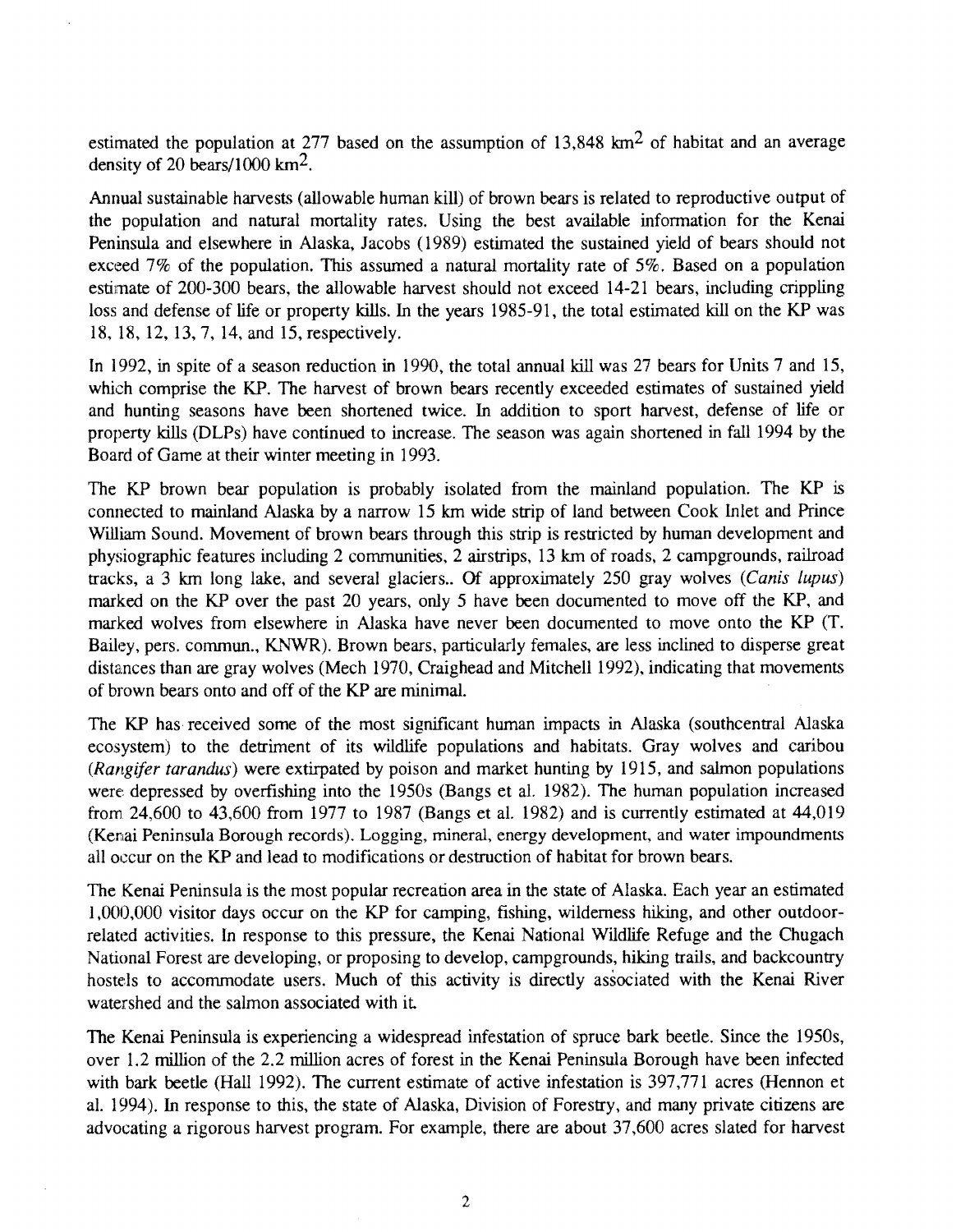that have been identified as critical brown bear habitat by Jacobs (1989). With this harvest, many roadless areas will be developed. Logging and bark beetles will ultimately change the forest ecosystem on the KP. The effects of these changes relative to brown bears are unknown.

The Interagency Brown Bear Study Team (IBBST) was formed by the USFWS, USDA Forest Service, and ADF&G to foster cooperative collection of information needed to manage KP brown bears. The National Park Service joined the effort in 1990. The goal of the IBBST is to develop management strategies to maintain a viable population of brown bears on the KP in the face of increasing human development and recreation. Research was initiated in 1984 and a draft management plan developed in 1989 (Jacobs 1989). This plan did not include a means to evaluate the effects of human development and habitat modification on brown bears and their habitat. The IBBST took the next logical step and designed a cumulative effects model to assess the effects of management practices on the of habitats to sustain brown bears (Suring et al. 1994).

The cumulative effects model for brown bears on the KP provides an analytical tool to simultaneously evaluate the cumulative effects of human actions on all state, federal, and private lands on brown bear habitat. Habitat capability/cumulative effects models for brown bears have been created for other populations and are being used frequently by land and wildlife management agencies (Christensen and Madel 1982, Christensen 1985, Weaver et al. 1985, Young 1985, Schoen et al. 1994). The brown bear is a management indicator species on both the Chugach National Forest and the Kenai National Wildlife Refuge and represents other animals that require large expanses of relatively undisturbed habitat and quality riparian areas. The direct effects of management activities on the brown bearpopulation on the KP are also a significant management issue.

#### **OBJECTIVES**

1. To evaluate a cumulative effects model developed by the Interagency Brown Bear Study Team.

2. To identify critical components of brown bear habitat and movement corridors between these habitats.

3. To estimate the survival rates of radiocollared female brown bears relative to human-caused mortality.

4. Model the brown bear population to establish sustainable yield and assess population viability with the ultimate goal of developing a brown bear management plan.

5. Prepare a final report.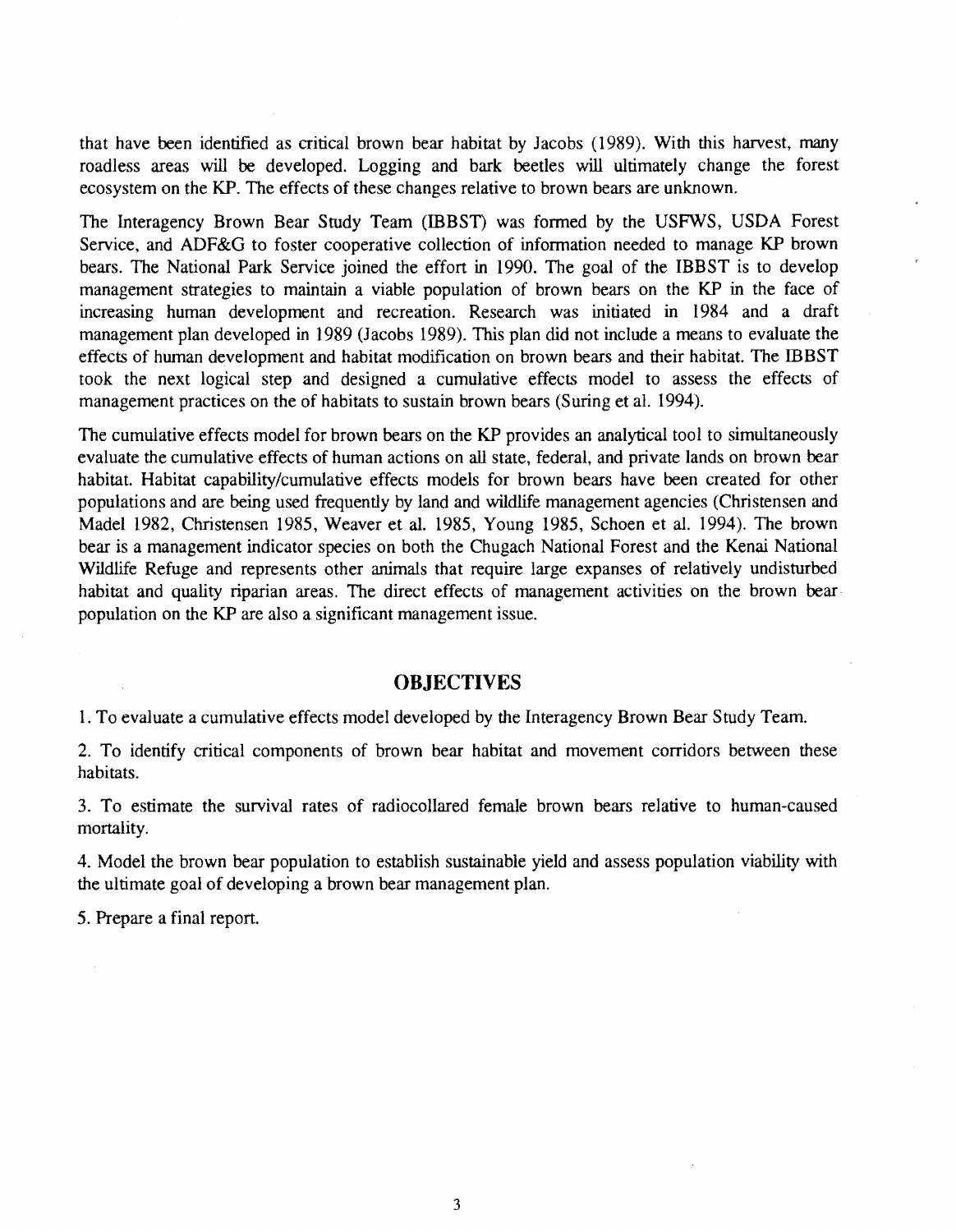## **METHODS**

*Job. 1. To evaluate a cumulative effects model developed by the Interagency Brown Bear Study Team.* 

Brown bears were fitted with radio transmitters to allow relocation. We used conventional telemetry and tested a new global positioning system (GPS) collar. The cumulative effects model was used to predict seasonal locations of brown bears. These predicted locations were compared with actual locations obtained with the telemetry system. We relied more heavily on the GPS collars for this segment of the study because we collected daily fixes, accurate within 100 m. We used a hand-held GPS to relocate transmitter fixes and to verify location and habitat type. Data were analyzed following recommendations of Manly et al. (1993). If the model deviates from actual results, adjustments will be made based upon the new database. Additional information will then be collected to evaluate changes.

*lob. 2. To identify critical components of brown bear habitat and movement corridors between these habitats.* 

Critical habitat components were identified using radiotelemetry. Although the cumulative effects model identified critical components of habitat, it failed to identify important travel corridors between these components. The locations from GPS transmitters provided these data.

1*ob. 3. To estimate the survival rate of radiocollared female brown bears relative to human-caused mortality.* 

To estimate survival rates of female brown bears, we developed a model that divided the year into 2 periods: (1) active period starting 15 April and continuing through 15 November, and (2) the inactive period or denning season encompassing 16 November to 14 April. Data were entered into the model monthly, accounting for newly collared animals and those lost to censoring and death.

Survival and cause-specific mortality was calculated using the Kaplan-Meier procedure (Pollock et al. 1989). Sample size was determined following recommendations presented by Schwartz and Franzmann (1991) for black bears. Their results indicate that a minimum of 19 bears/death must be sampled to be 95% certain the survival estimate is within 10% of the true values. With the survival rates. this should include approximately 25 bears. If mortality is high (i.e.,  $>15\%$ ), we will mark additional individuals.

Job. 4. Model the brown bear population to establish sustainable yield and assess population *viability with the ultimate goal of developing a brown bear management plan.* 

Data obtained from Jobs 1, 2, & 3 were used in a deterministic population model (Miller 1988) to evaluate whether the current level of harvest is within the bounds of a sustainable yield of brown bears. In addition, the computer modeling software GAPPS (Harris et al. 1986) was used to evaluate population changes relative to human-caused mortality. GAPPS is a stochastic model which considers random population variation. Such programming should improve our ability to evaluate population viability and detennine consequences of harvest . The modeling program was coordinated with Sterling Miller, ADF&G, Anchorage.

The cumulative effects model was used to identify and/or verify critical components of brown bear habitat previously identified in the management plan published by Jacobs (1989). This management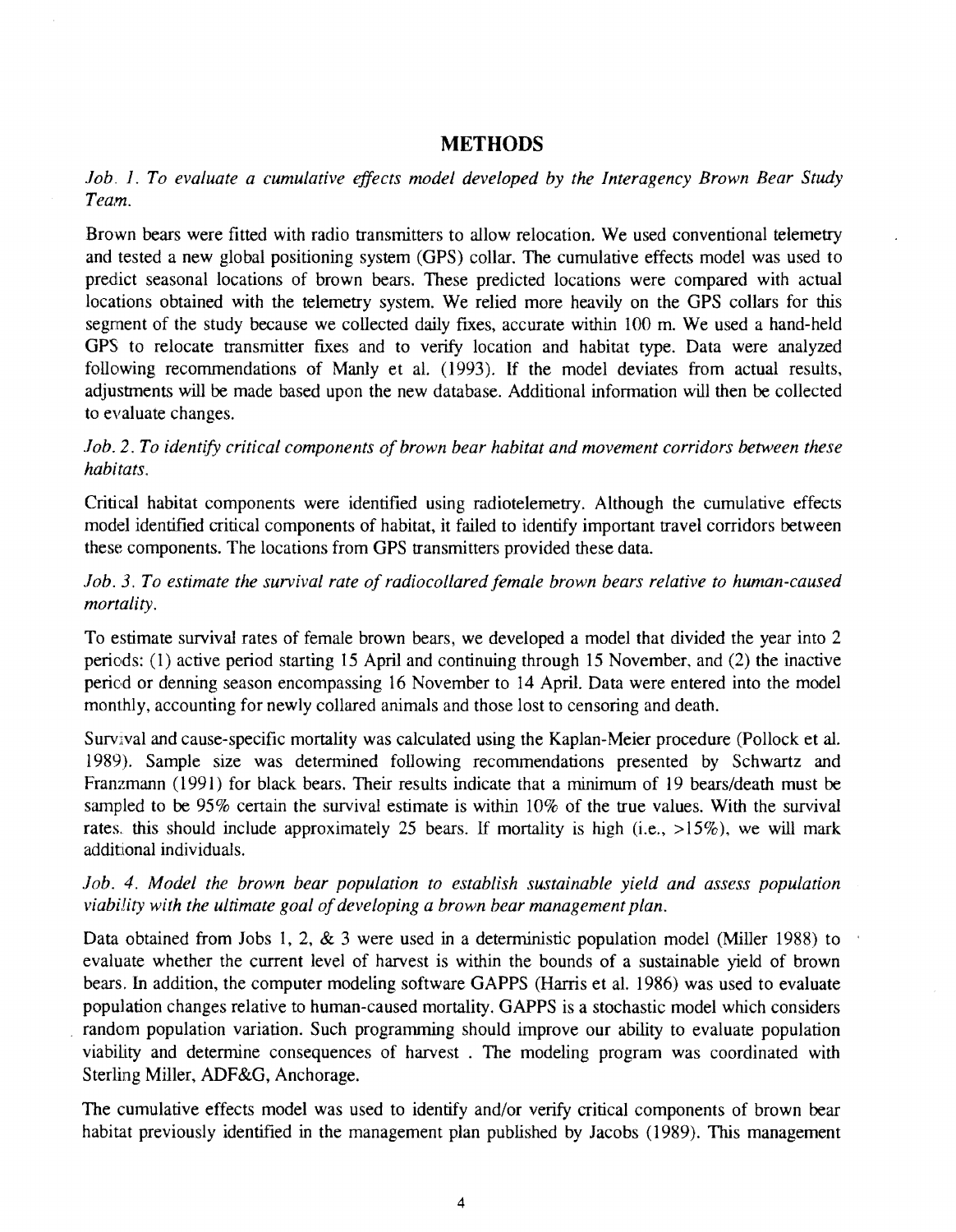plan is being refined and should ultimately represent a working plan used by all land-management agencies for decision-based resource management

#### *Job.* 5. *Prepare a final report.*

An annual progress report will be prepared each year with a due date of 31 December. A final report will be prepared at the conclusion of the study on 31 December 1998.

# **RESULTS AND DISCUSSION**

# *Job. I. To evaluate a cumulative effects model developed by the Interagency Brown Bear Study Team.*

Tagging operations were started on May 19, 1995 and continued through October 1995. During that period, we successfully captured 22 brown bears (Table 1). Of the bears captured, 15 were fitted with conventional VHF radiocollars, 1 glue-on backpack transmitter, and 1 new prototype GPS/ARGOS transmitter. Bears were relocated once every 7-10 days throughout the active season. Locations ( $n =$ 207) were recorded into a database for future analysis.

We tested an ARGOS/GPS radiotransmitter on 1 female bear for 1 month in fall. The first prototype failed to transmit data after 4 days and was removed and returned to the manufacturer (Telonics Inc., Mesa AZ). A second prototype was installed on a new bear on 4 October and worked as designed until removed on 1 November. During this period, we successfully obtained 95 of 116 (82%) potential GPS fixes while the collar was attached to the bear. During this same test period an ARGOS uplink successfully transmitted the GPS data daily. After the transmitter was removed, we tested the GPS unit in various habitats to determine the number of successful fixes. In open habitats (grass areas, crushed forest, and mature aspen without leaves), we obtained 100% of expected fixes. Fix success decreased in regrowth spruce (90% ), mature open paper birch/white spruce forest (86% ), and open birch forest (97% ). Accuracy of data locations was not tested.

# *Job.* 2. *To identify critical components of brown bear habitat and movement corridors between these habitats.*

We catalogued each location point for bears collared with VHF transmitters to specific habitat type, using the Viereck system (Viereck et al. 1992) of habitat classification. In addition, each location· was photographed for further classification and confrrmation as needed. Vegetation descriptions and codes have been incorporated into a database for future analysis.

# *Job. 3. To estimate the survival rate of radiocollared female brown bears relative to human-caused mortality.*

During this report period, the fall brown bear season was closed by emergency order, so no marked bears were harvested. One bear died by predation (Table 1). The bear was sighted at least once after collaring on 5-19-95 and was located on several locations until 6-22-95. The next location on 7-13-95 on Moose Creek was a mortality signal. When the site was visited later in August, the carcass was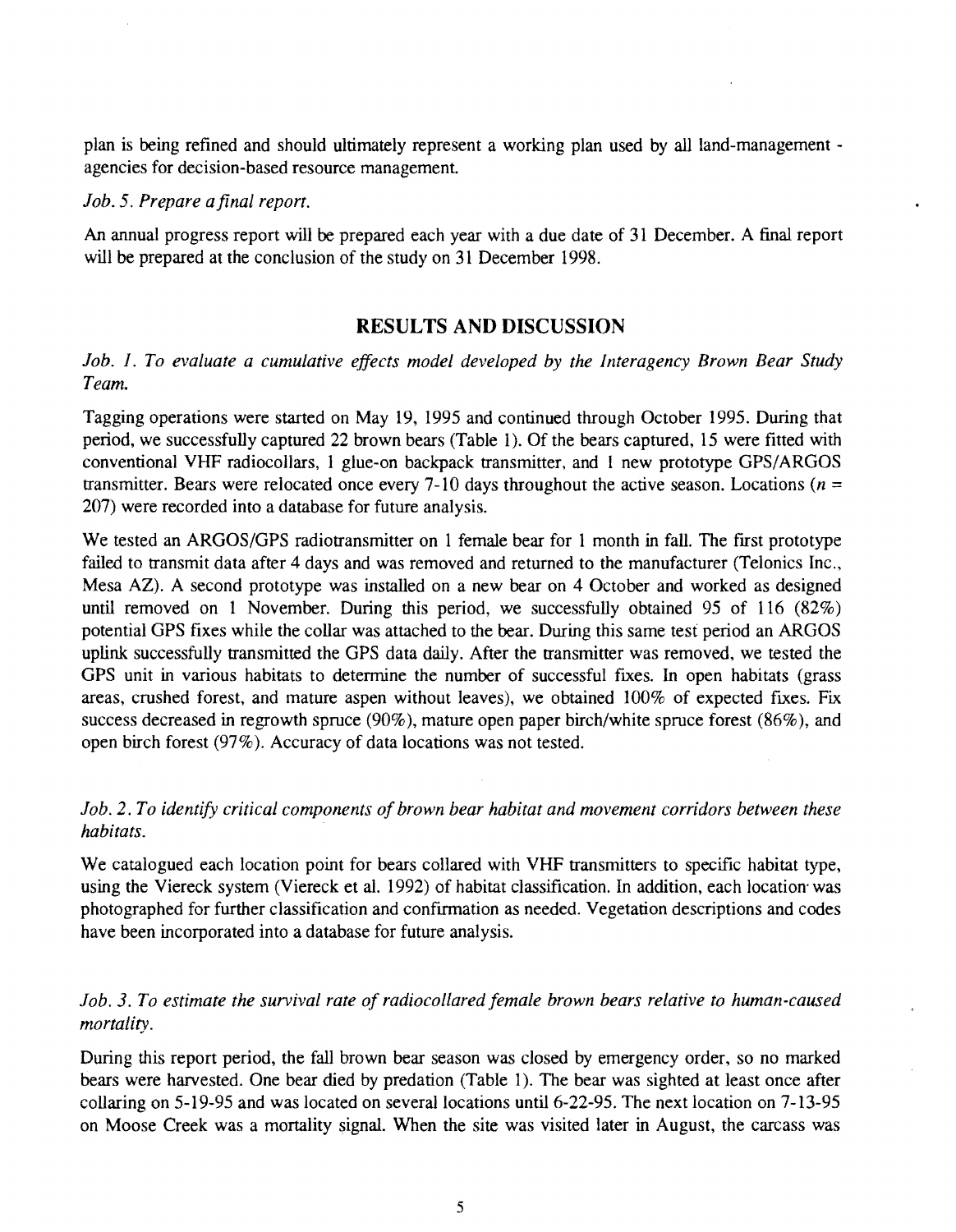found widely scattered and partially consumed by a large carnivore. Canine tooth marks on long bones and the skull were about 60 em apart, indicating another brown bear ate the bear.

Job. 4. Model the brown bear population to establish sustainable yield and assess population *viability with the ultimate goal of developing a brown bear management plan.* 

No work was performed on this job during this report period.

#### *Job.* 5. *Prepare a final report.*

No work was performed on this job during this report period.

#### **RECOMMENDATIONS**

This project is scheduled to run a minimum of 3 years. We recommend continuing data collection for at least 2 more years.

#### **LITERATURE CITED**

- Bangs, E. E., T. H. Spraker, T. N. Bailey, and V. D. Berns. 1982. Effects of increased human populations on wildlife resources on the Kenai Peninsula, Alaska. Trans. North Am. Wild!. and Nat. Res Conf. 47:605-616.
- Christensen, A. G. 1985. Cumulative effects analysis: origins, acceptance, and value to grizzly bear management. Pages 213-216 *in* G. P. Contreras and K. E. Evans, eds. Proc. grizzly bear habitat symposium. U.S. Dep. Agric. For. Serv. Gen. Tech. Rep. INT-207.
- ---, and M. J. Madel. 1982. Cumulative effects analysis process grizzly habitat component mapping. U.S. Dep. Agric. For. Serv., Kootenai Natl. For., Libby, Mont. 60pp.
- Craighead, F. C., and J. A. Mitchell. 1982. Grizzly bear. Pages 515-556 *in* J. A. Chapman and G. A. Feldhamer, eds. Wild mammals of North America. Johns Hopkins Univ. Press, Baltimore.
- Del Frate, G. G. 1994. Brown bear survey-inventory activities, Units 7 and 15 Kenai Peninsula. Alaska Dep. Fish and Game, Fed. Aid. in Wildl. Restor. Proj. W-23-4. (in press).
- Hall, J. 1992. Report to the Kenai Peninsula Borough on the impacts of spruce bark beetle infestation. Memo.
- Hennon, P., R. Mask, and E. Holsten. 1994. Forest health management report: forest insect and disease conditions in Alaska- 1993. U.S. Dep. Agric. For. Serv. Gen. Tee. Rep. TP-40. 36pp.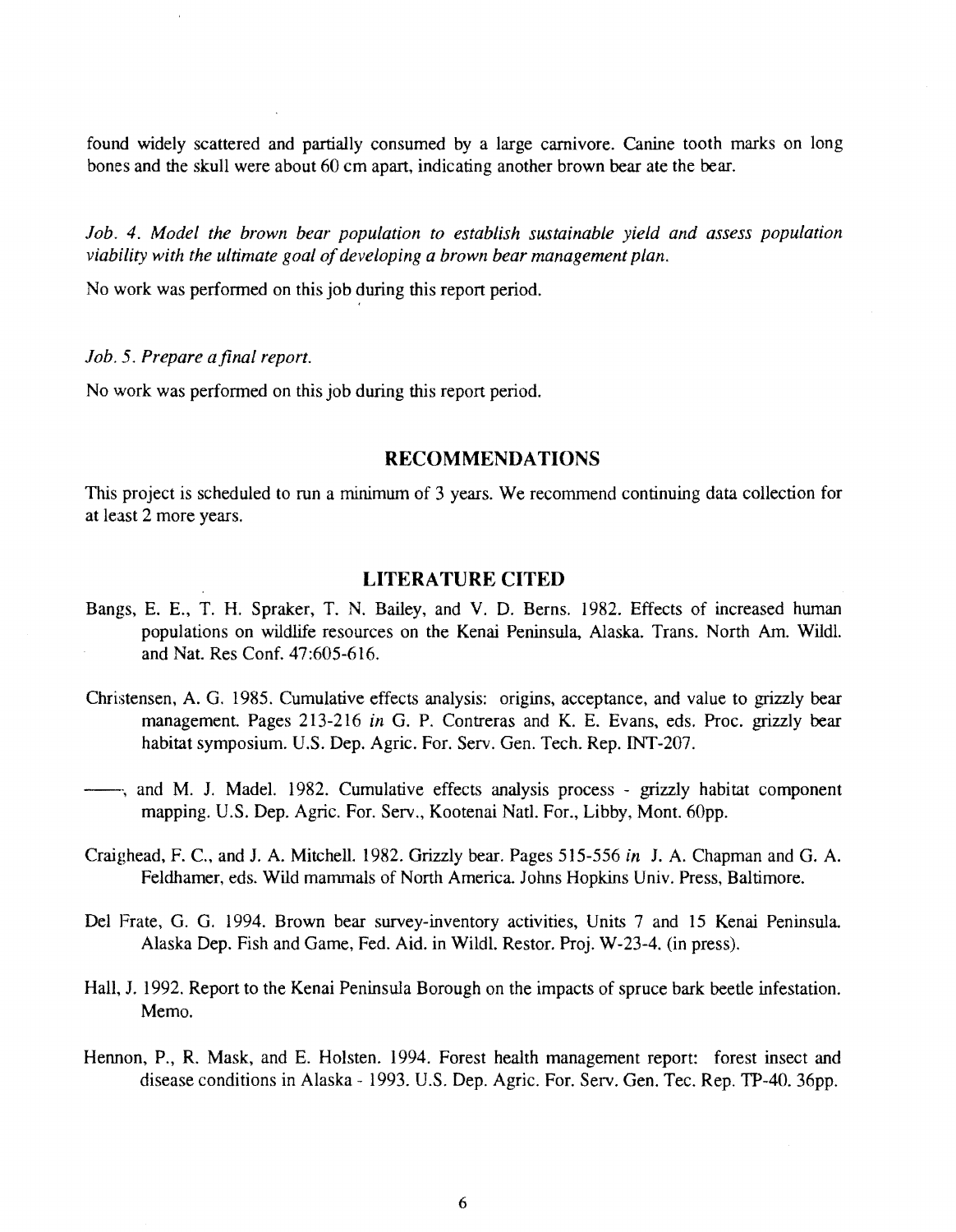- Jacobs, M. J. 1989. An initial population analysis and management strategy of Kenai Peninsula brown bears. M.S. Thesis. W.Va. Univ., Morgantown. 205pp.
- LeFranc, M. N. Jr., M. B. Moss, K. A. Patnode, and W. C. Snugg III, editors. 1987. Grizzly bear compendium. Interagency grizzly bear comm., Wash. D.C. 540pp.
- Manly, B. F. J., L. L. McDonald, and D. L. Thomas. 1993. Resource selection by animals: statistical design and analysis for field studies. Chapman and Hall, New York, N.Y. 177pp.
- Mech, L. D. 1970. The wolf: the ecology and behavior of an endangered species. Nat. Hist. Press, Garden City, N. Y. 384pp.
- Miller, S.D. 1993. Brown bears in Alaska: a statewide management overview. Wildl. Tech. Bull. 11, 40pp.
- --, and S. M. Miller. 1988. Interpretation of bear harvest data. Alaska Dep. Fish and Game, Fed. Aid in Wildl. Restor. Final Rep. Proj. W-23-1 Job 4.18, 65pp.
- Pollock, K. H., S. R. Witerstein, and C. M. Bunck. 1989. Survival analysis in telemetry studies: the staggered entry design. J. Wildl. Manage. 53:7-15.
- Rausch, R. L. 1963. Geographic variation in size in North American brown bears, *Ursus arctos* L., as indicated by condylobasal length. Can. J. Zool. 41:33-45.
- Schoen, J. W., R. W. Flynn, L. H. Suring, K. Titus, and L. R. Beier. 1994. Habitat-capability model for brown bear in Southeast Alaska. Int. Conf. Bear Res. and Manage. 9:327-337.
- Schwartz, C. C. and A. W. Franzmann. 1991. Interrelationship of black bears to moose and forest succession in the northern coniferous forest. Wildl. Monogr. 113. 58pp.
- Servheen, C. 1981. Grizzly bear ecology and management in Mission Mountains, Montana. Ph. D. Thesis. Univ. of Mont, Missoula. 139pp.
- Suring, L. H., K. R. Barber, C. C. Schwartz, T. N. Bailey, M. D. Tetreau, and W. C. Shuster. 1994. Cumulative effects model for brown bear on the Kenai Peninsula, Southcentral Alaska. (in press).
- USDI Fish and Wildlife Service. 1982. Grizzly bear recovery plan. U.S. Dep. Inter., Fish and Wildl Serv., Wash D. C.
- Viereck, L. A., C. T. Dymess, A. R. Batten, and K. J. Wenzlick. 1992. The Alaskan vegetation classification. USDA Forest Service, Pacific Northwest Research Station. General Technical Report #286, 278pp.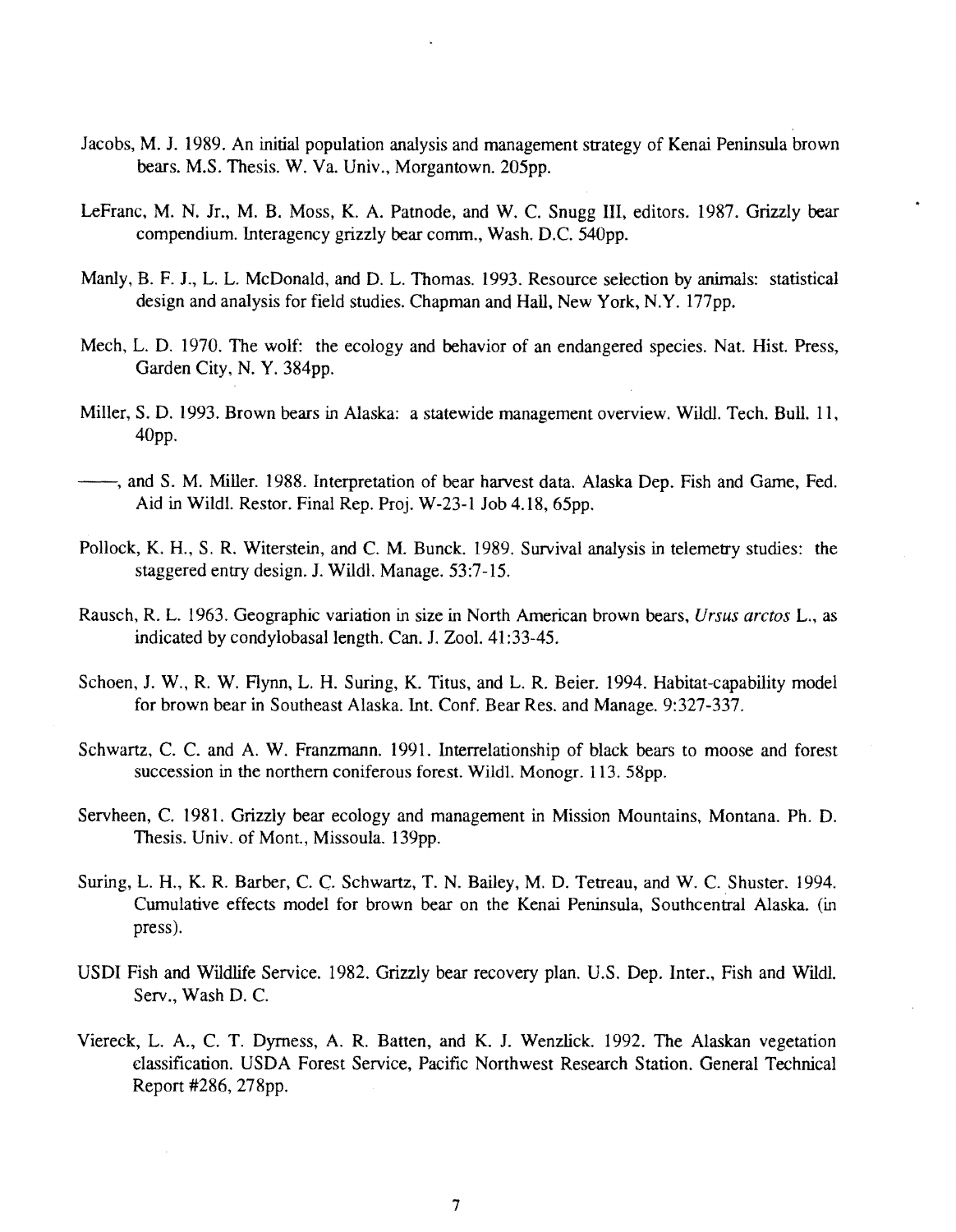- Weaver, J., R. Escano, D. Mattson, T. Pulchlerz, and D. Despain. 1985. A cumulative effects model for grizzly bear management in the Yellowstone ecosystem. Pages 234-246 *in* G. P. Contreras and K. E. Evans, eds. Proc. grizzly bear habitat symposium. U.S. Dep. Agric. For. Serv. Gen. Tech. Rep. INT-207.
- Young, D. L. 1985. Cumulative effects analysis of grizzly bear habitat on the Lewis and Clark National Forest. Pages 217-221 *in* G. P. Contreras and K. E. Evans, eds. Proc. grizzly bear habitat symposium. U.S.

Prepared by:

Approyed by:

Wayne Regelin, Director

Division of Wildlife Conservation

 $\overline{\mathscr{L}}$ <u>/e</u> عد

Steven R. Peterson, Senior Staff Biologist Division of Wildlife Conservation

Charles C. Schwartz Research Coordinator

Submitted by: Charles C. Schwartz Research Coordinator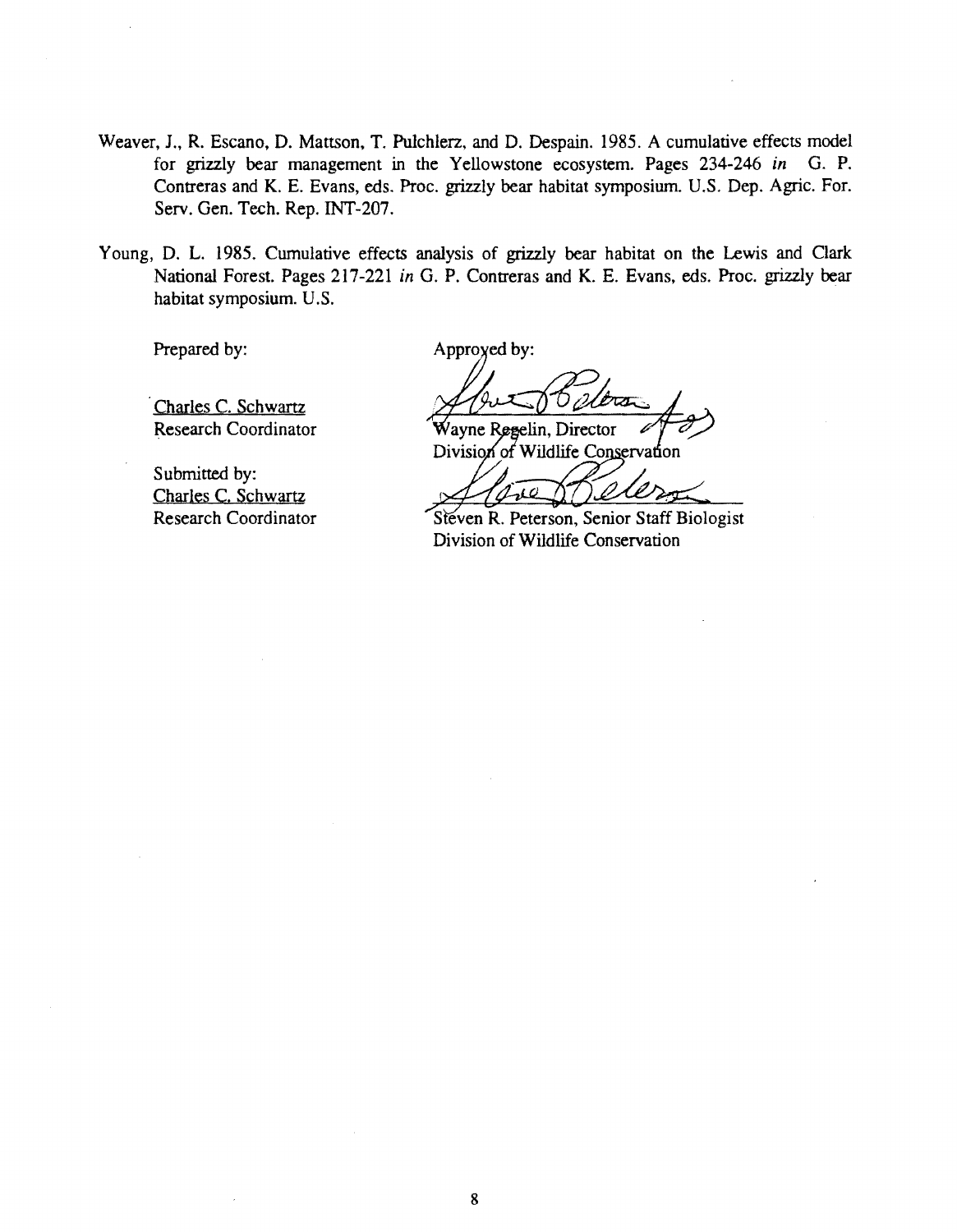| Bear | Radio-       | Tagging              |                           |                         | Current                  |                |                 |
|------|--------------|----------------------|---------------------------|-------------------------|--------------------------|----------------|-----------------|
| No.  |              | <b>Collared Date</b> |                           | Sex Age                 | Location                 | <b>Status</b>  | <b>Status</b>   |
| 01   | yes          | 5/19/95              | F                         | 3                       | <b>UPPER MOOSE. CR</b>   | alone          | dead, predation |
| 02   | yes          | 5/19/95              | $\mathbf{F}$              | $\overline{\mathbf{4}}$ | <b>TIMBERLINE LK</b>     | $12-yr-olds$   | active          |
| 03   | yes          | 5/19/95              | F                         | 3                       | <b>TIMBERLINE LK</b>     | daughter of 02 | shed collar     |
| 04   | yes          | 5/22/95              | $\mathbf{F}$              | 1                       | <b>BALD MT. S. SIDE</b>  | 2 yearlings    | active          |
| 05   | yes          | 5/30/95              | M                         | 13                      | 5 MI S. BIG BAY          | alone          | shed collar     |
| 06   | yes          | 5/30/95              | F                         | 3                       | <b>BEAR CREEK</b>        | alone          | active          |
| 07   | no           | 5/30/95              | M                         | 1                       | <b>UPPER MOOSE CREEK</b> | alone          | unknown         |
| 08   | $\mathbf{n}$ | 5/30/95              | M                         | $\mathbf{1}$            | <b>UPPER MOOSE CREEK</b> | alone          | unknown         |
| 09   | yes          | 5/31/95              | $\mathbf F$               | $\tau$                  | N. TIMBERLINE LK         | 2 yearlings    | active          |
| 11   | yes          | 5/31/95              | F                         | 12                      | W. KILLEY RIVER          | alone          | active          |
| 12   | yes          | 5/31/95              | F                         | 16                      | <b>SKILAK GLACIER</b>    | 3 cubs         | active          |
| 13   | yes          | 6/2/95               | $\mathbf{F}$              | $\tau$                  | HW. COTTONWOOD CR        | alone          | active          |
| 14   | yes          | 6/5/95               | $\boldsymbol{\mathsf{F}}$ | 7                       | <b>GOAT LAKE</b>         | 2 yearlings    | active          |
| 15   | yes          | 6/5/95               | ${\sf F}$                 | 20                      | <b>GOAT LAKE</b>         | $22$ -yr-olds  | active          |
| 16   | yes          | 6/5/95               | F                         | 5                       | <b>EMMA LAKE</b>         | 2 yearlings    | active          |
| 17   | yes          | 6/8/95               | M                         | $\overline{2}$          | <b>FOREST LANE</b>       | alone          | unknown         |
| 18   | yes          | 6/9/95               | F                         | $\overline{7}$          | <b>CARIBOU HILLS</b>     | 22-year olds?  | shed collar     |
| 19   | yes          | 6/20/95              | $\mathbf F$               | 5                       | S. SIDE MT. ADAIR        | alone          | active          |
| 20   | no           | 7/26/98              | M                         | $\theta$                | <b>PIPELINE</b>          |                | unknown         |
| 21   | yes          | 8/14/95              | $\mathbf{F}$              | 8                       | <b>GLACIER CREEK</b>     | 2 yearlings    | active          |
| 22   | yes          | 10/4/95              | F                         | 3                       | <b>GLACIER FLATS</b>     | alone          | dead            |

Table 1 Brown bear radiocollaring and tagging status by sex and age, Kenai Peninsula 1995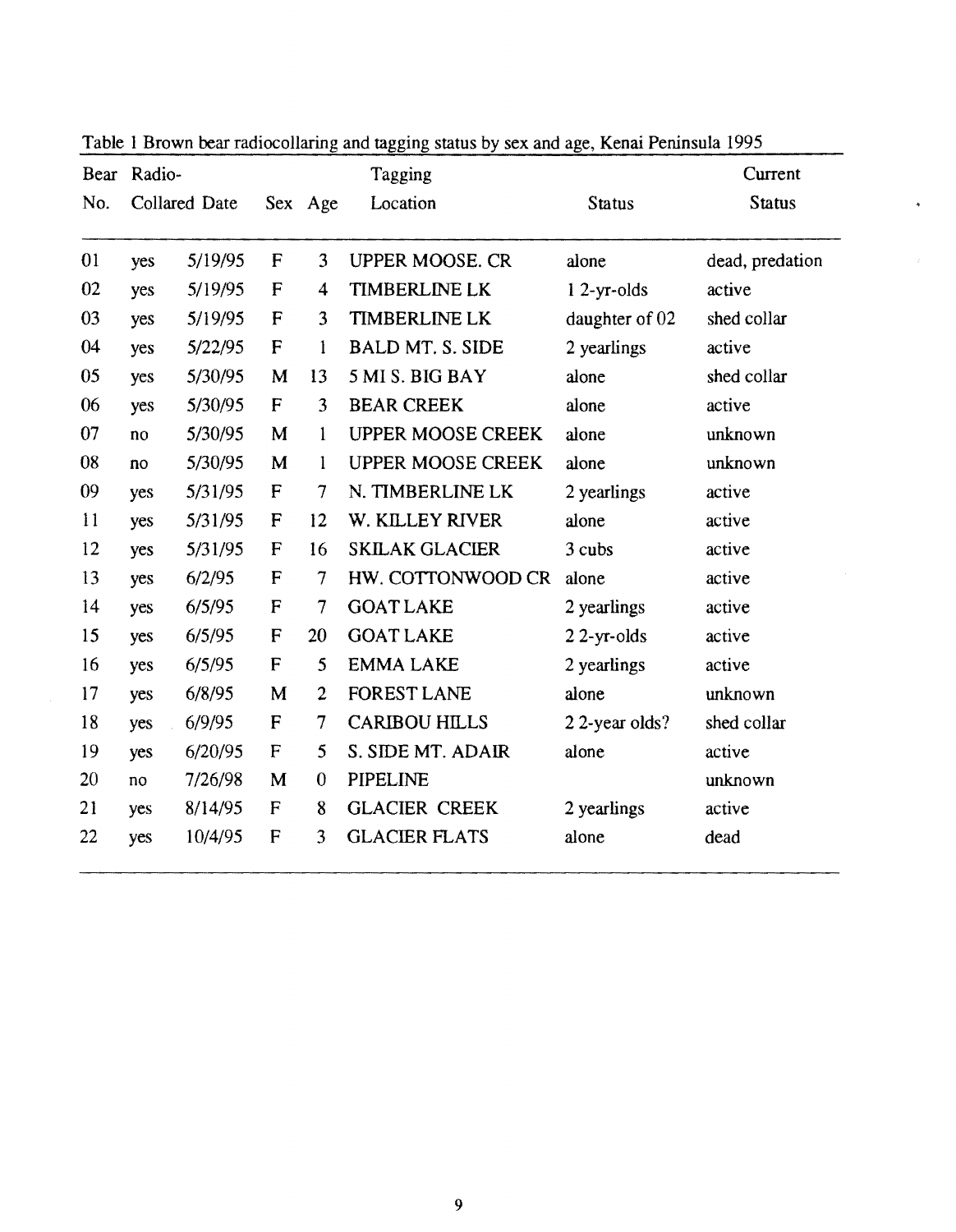# NOTES

 $\hat{\boldsymbol{\beta}}$ 

 $\mathbf{I}$ 

 $\ddot{\phantom{0}}$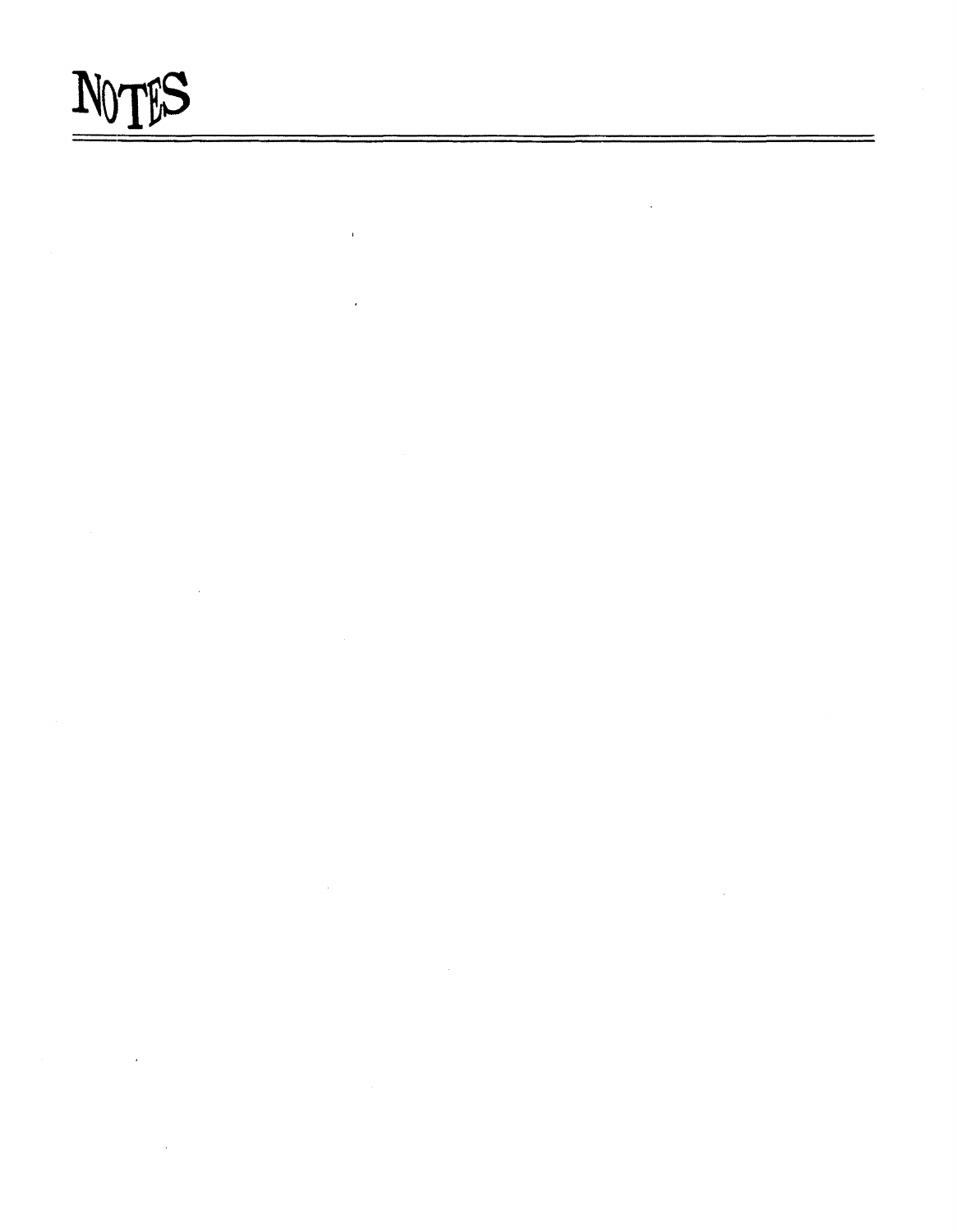

 $\bar{\mathcal{A}}$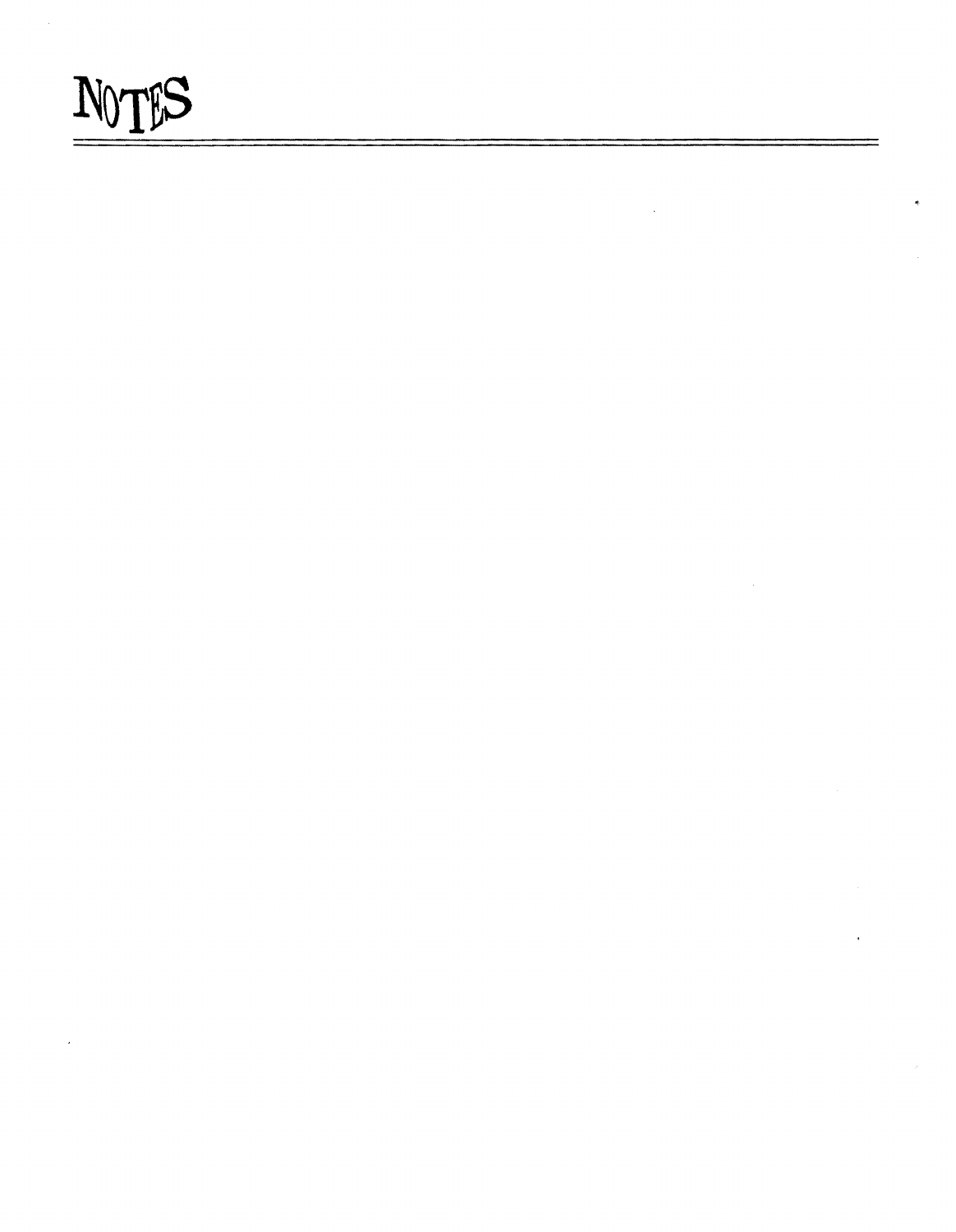# Alaska's Game Management Units



¥